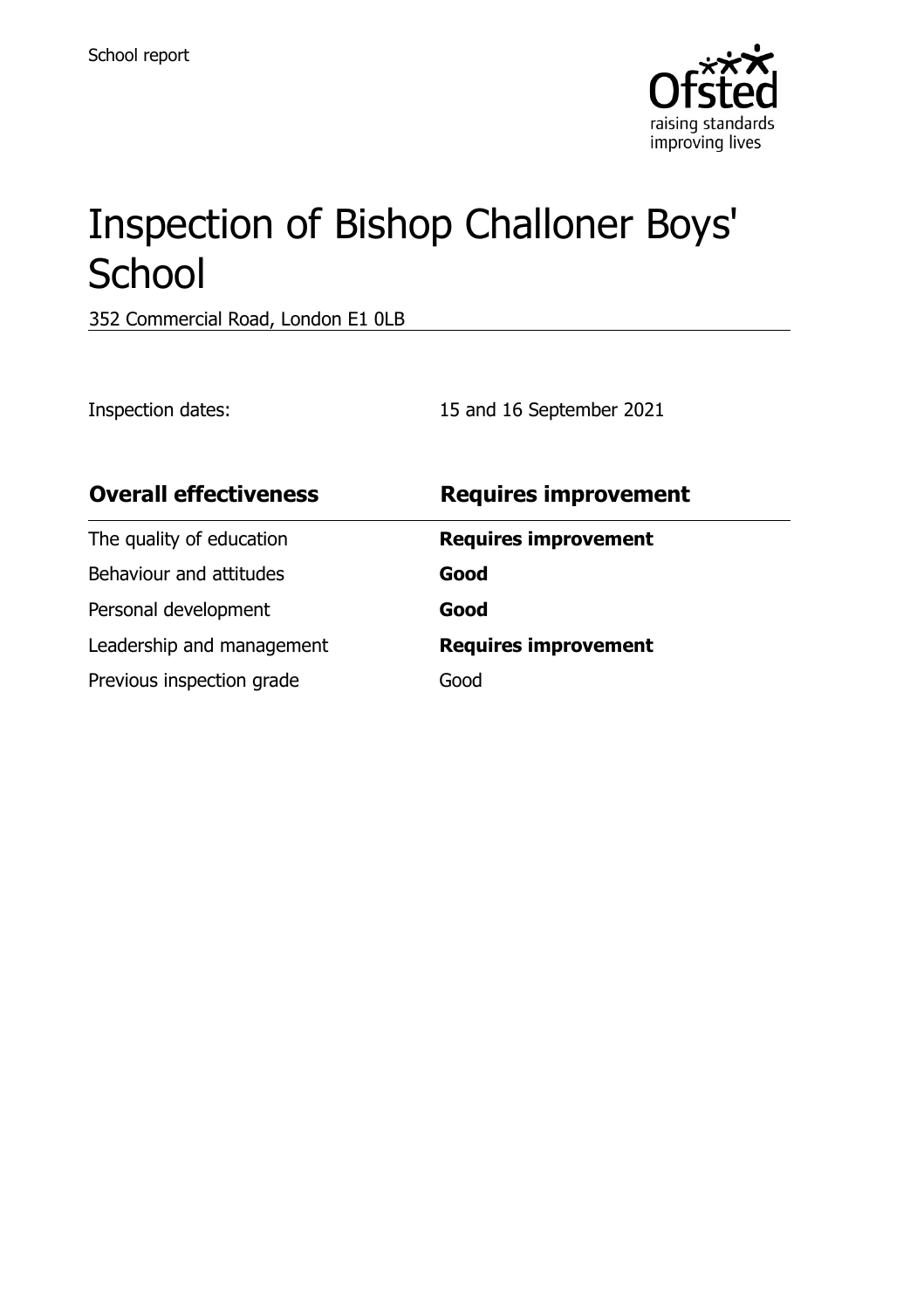

### **What is it like to attend this school?**

Pupils enjoy school. In many lessons, they jump at the chance to learn. Pupils appreciate the opportunities to increase their knowledge across lots of different subjects. However, the breadth of subjects they study in Year 9 narrows because pupils choose their GCSE subjects at the end of Year 8. This means that in some subjects, pupils' learning is cut short.

Pupils said that changes to the way behaviour is managed have improved the atmosphere around the school. Lessons are calm and well organised. Pupils arrive to lessons on time. Learning is rarely disrupted. Pupils are respectful of each other and polite to adults.

Pupils feel safe in school. They said that there is little, if any, bullying. Pupils are taught to keep themselves safe, including online. If they are worried about something, pupils know who to turn to for help.

Pupils get opportunities to learn about the world outside school through the personal, social, health and economic programme. Pupils learn about respect and tolerance for others, as well as different religious traditions. Through the school's Catholic principles, pupils learn the difference between right and wrong.

#### **What does the school do well and what does it need to do better?**

Leaders, including the acting executive headteacher, are making the education pupils receive better. They are supported by staff, pupils and parents and carers. Procedures for safeguarding and behaviour have been strengthened. This is making a difference. Pupils' response to leaders' high expectations is positive. They have noticed that things are improving. Better behaviour allows the curriculum to be delivered without interruption.

Despite these improvements, leaders and governors know there is more to be done. At present, the roles of senior leaders are not always clear. This makes it difficult for leaders to all pull in the same direction. The chair, and the few governors who remain, have taken decisive steps to build leadership capacity and ensure that safeguarding continues to be effective. However, they are not in a strong position to check thoroughly that leaders are doing their job properly.

In some subjects, learning is organised carefully so that pupils learn new knowledge and skills in a logical, sequenced way. For example, in English and mathematics, teachers ensure that pupils build on their previous learning. They also provide help for those that have fallen behind with their reading. Teaching moves onto new subject content when pupils are ready, and repeats work to consolidate learning. Leaders and staff are clear about what pupils should learn and in what order they should learn it. This enables pupils to make strong progression through the curriculum in these subjects.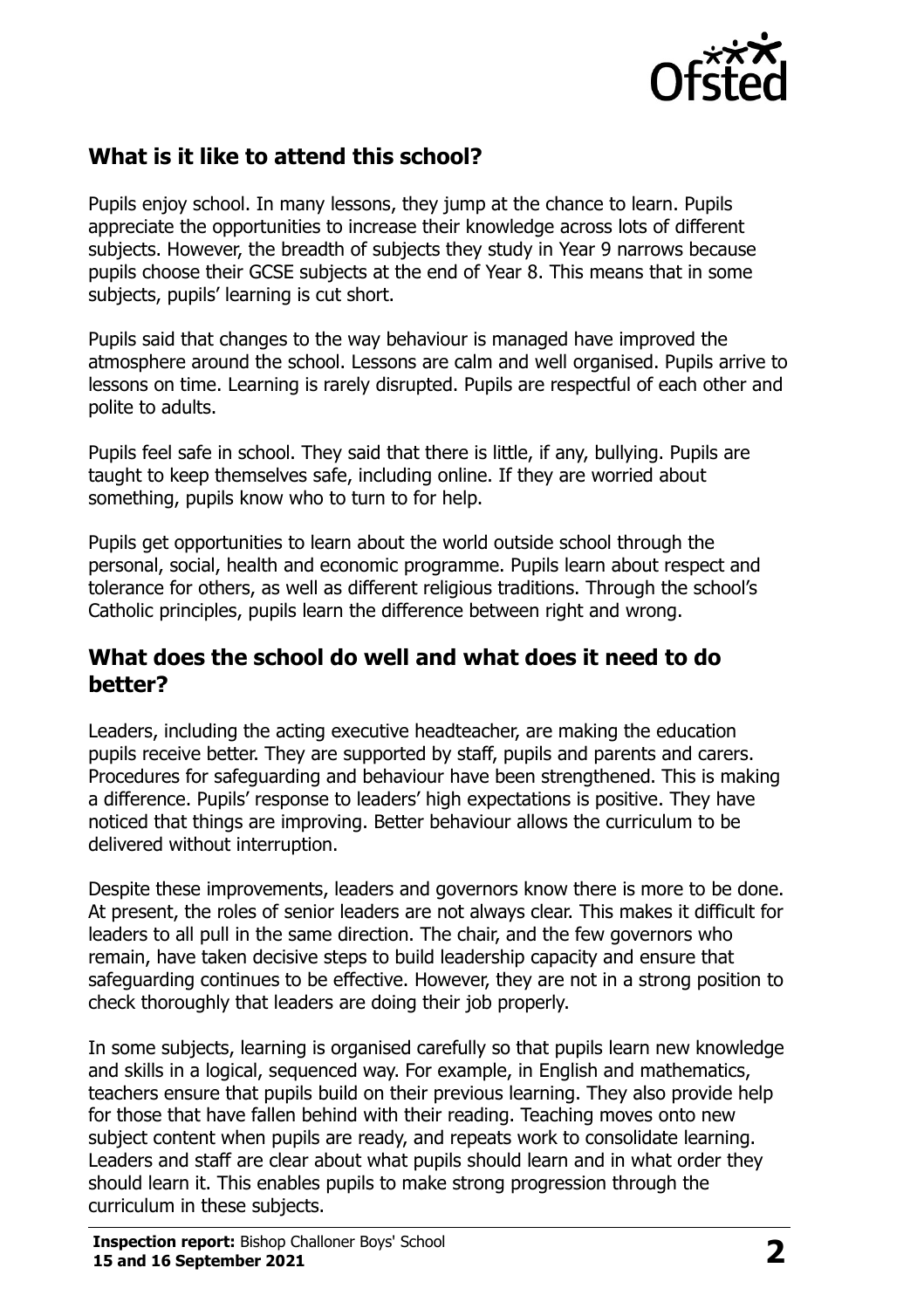

However, these arrangements are not consistent in all subjects. In science, pupils learn how to do things but not the knowledge that lies behind what they are doing. For example, pupils are taught to read graphs but not the knowledge to understand what they mean. In design and technology, pupils study a series of different projects but these are not always joined together. This makes it difficult for teachers to build on pupils' previous learning and ensure pupils' progression, including for disadvantaged pupils.

At present, pupils start their GCSE courses in Year 9. Although pupils study a broad range of subjects in Years 7 and 8, the depth of their learning is compromised. This means that pupils have not learned enough about those subjects that they chose to discontinue in Year 9. Leaders are rightly planning to change this so that pupils have a three-year course before choosing their GCSE subjects.

In most subjects, pupils with special educational needs and/or disabilities are supported suitably. Teaching assistants are deployed appropriately. They help teachers deliver the curriculum to meet pupils' needs.

Leaders ensure that pupils have experiences aimed at helping them become full members of society in modern Britain. Pupils learn about treating all groups fairly and have opportunities to reflect on their own actions. They raise funds for a range of local and national charities. Careers education, which starts in Year 7 and includes work experience in Year 11, provides pupils with unbiased advice about post-16 opportunities. The careers programme meets the requirements of the Baker Clause.

#### **Safeguarding**

The arrangements for safeguarding are effective.

Leaders ensure that pupils' safety and welfare are at the top of their agenda. They are alert to keeping pupils safe. Safeguarding policy and practice have been strengthened. Appropriate vetting checks are made for all staff and governors. Staff are trained in the new safeguarding procedures, including issues that are particular to the school. Staff know how to raise and report a concern if they are worried about a pupil.

Regular lessons teach pupils how to stay safe online. Pupils learn to understand the potential risks of social media, including sharing or accessing inappropriate images

#### **What does the school need to do to improve?**

#### **(Information for the school and appropriate authority)**

In some subjects, the curriculum is planned effectively. Pupils are taught the essential elements so that they are able to build their knowledge and make connections between different topics. Teaching uses repetition, checks understanding and corrects misconceptions. However, this clarity is not a feature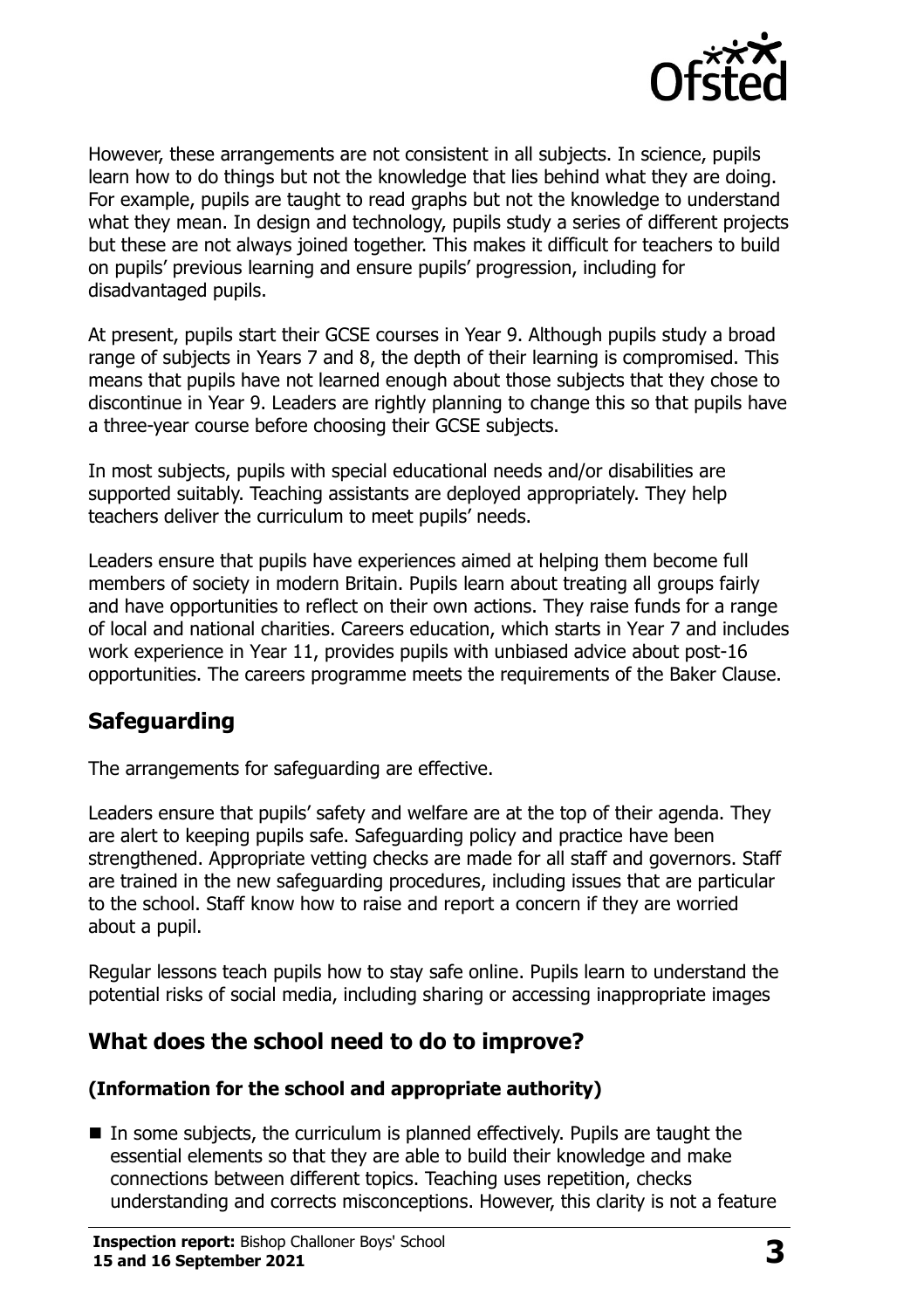

of all subjects. In some cases, too much emphasis is given to teaching procedures rather that the knowledge that lies behind them. In other cases, activities are 'one-offs' and do not link with other tasks or are over dependent on the GCSE syllabus. Leaders should ensure that all subjects define the essential knowledge that they want pupils to learn by the end of the course. Each subject should sequence the curriculum so that it builds pupils' knowledge in a structured, organised way.

- The two-year key stage 3 curriculum limits pupils' learning. It does not provide sufficient time in some subjects for pupils to gain the necessary knowledge and skills they need. Leaders' plan to move to a three-year key stage 3 curriculum is sensible and should be implemented as soon as possible.
- New leadership is making a difference. There is a stronger vision and clear priorities for improvement. Leaders and governors share this vision, and the emphasis is on raising pupils' achievements. However, there are weaknesses that dilute the impact of leaders' work. Some leaders' responsibilities are ill defined, making it difficult to act strategically as a team. In addition, the governing body does not have the capacity to hold senior leaders fully to account. Leadership needs to be improved by defining roles more clearly and making sure that agreed policies and procedures are fully implemented. This includes improvements to the curriculum. In addition, new governors are needed with appropriate skills and expertise to support and challenge senior leaders.

#### **How can I feed back my views?**

You can use [Ofsted Parent View](http://parentview.ofsted.gov.uk/) to give Ofsted your opinion on your child's school, or to find out what other parents and carers think. We use information from Ofsted Parent View when deciding which schools to inspect, when to inspect them and as part of their inspection.

The Department for Education has further quidance on how to complain about a school.

If you are the school and you are not happy with the inspection or the report, you can [complain to Ofsted.](http://www.gov.uk/complain-ofsted-report)

#### **Further information**

You can search for [published performance information](http://www.compare-school-performance.service.gov.uk/) about the school.

In the report, ['disadvantaged pupils'](http://www.gov.uk/guidance/pupil-premium-information-for-schools-and-alternative-provision-settings) refers to those pupils who attract government pupil premium funding: pupils claiming free school meals at any point in the last six years and pupils in care or who left care through adoption or another formal route.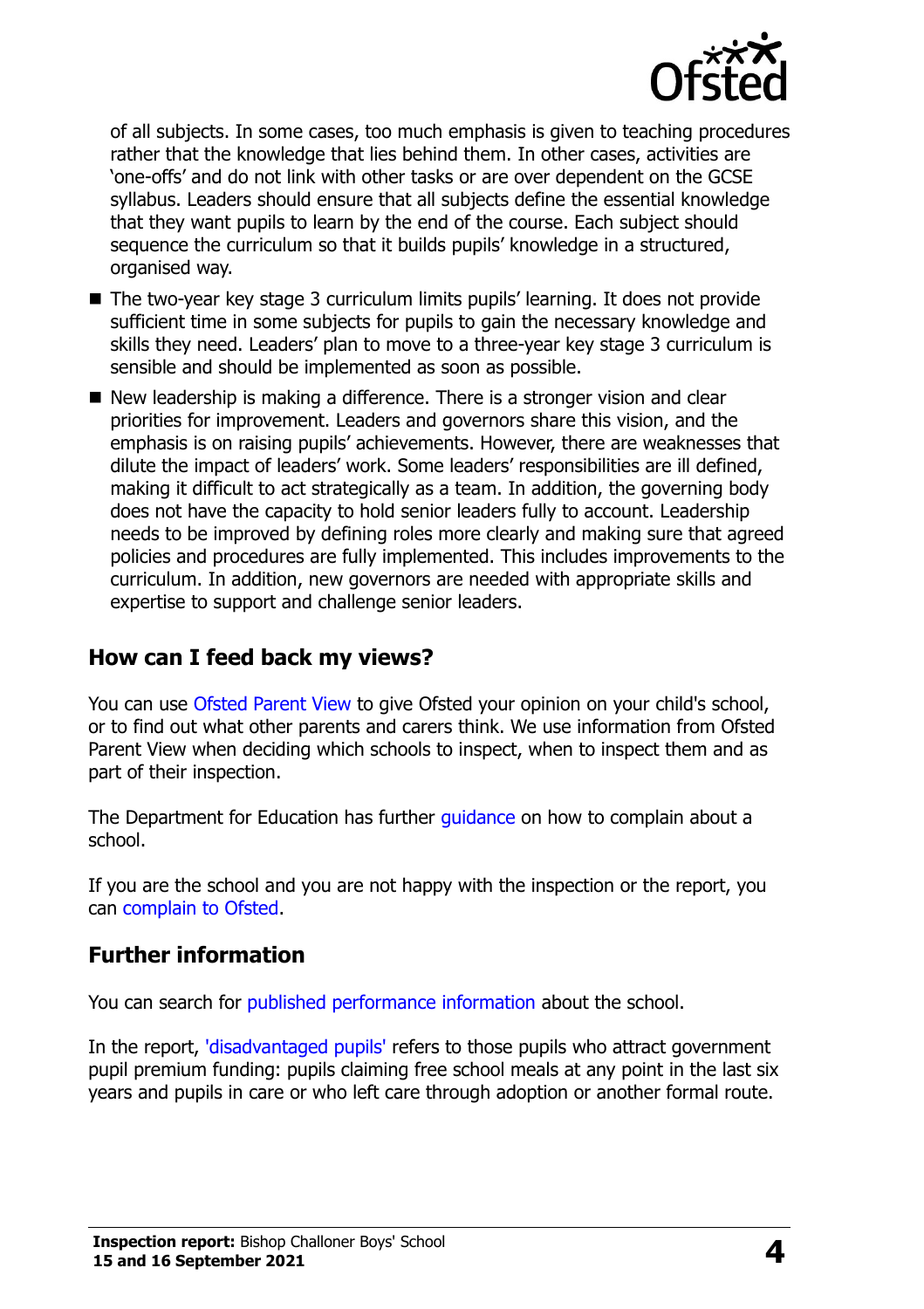

### **School details**

| Unique reference number             | 133289                                                |
|-------------------------------------|-------------------------------------------------------|
| <b>Local authority</b>              | <b>Tower Hamlets</b>                                  |
| <b>Inspection number</b>            | 10201346                                              |
| <b>Type of school</b>               | Secondary<br>Comprehensive                            |
| <b>School category</b>              | Voluntary aided                                       |
| Age range of pupils                 | 11 to 16                                              |
| <b>Gender of pupils</b>             | <b>Boys</b>                                           |
| Number of pupils on the school roll | 573                                                   |
| <b>Appropriate authority</b>        | The governing body                                    |
| <b>Chair of governing body</b>      | David Evans                                           |
| <b>Headteacher</b>                  | J-P Morrison (acting executive<br>headteacher)        |
| <b>Website</b>                      | www.bishopchallonerfederation.towerha<br>mlets.sch.uk |
| Date of previous inspection         | February 2018                                         |

# **Information about this school**

- Bishop Challoner Boys' School is a Roman Catholic voluntary-aided school for pupils aged 11 to 16.
- The previous executive headteacher left the school in August 2021.
- $\blacksquare$  The school shares the building and teaching resources, including staff, with the girls' school.
- The school does not use alternative provision.

# **Information about this inspection**

- Inspectors carried out this inspection under section 5 of the Education Act 2005.
- This was the first routine inspection the school received since the COVID-19 (coronavirus) pandemic began. Inspectors discussed the impact of the pandemic with school leaders and have taken that into account in their evaluation.
- Meetings were held with the acting executive headteacher, the head of the boys' and girls' schools, senior leaders, staff, pupils and the chair of the governing body.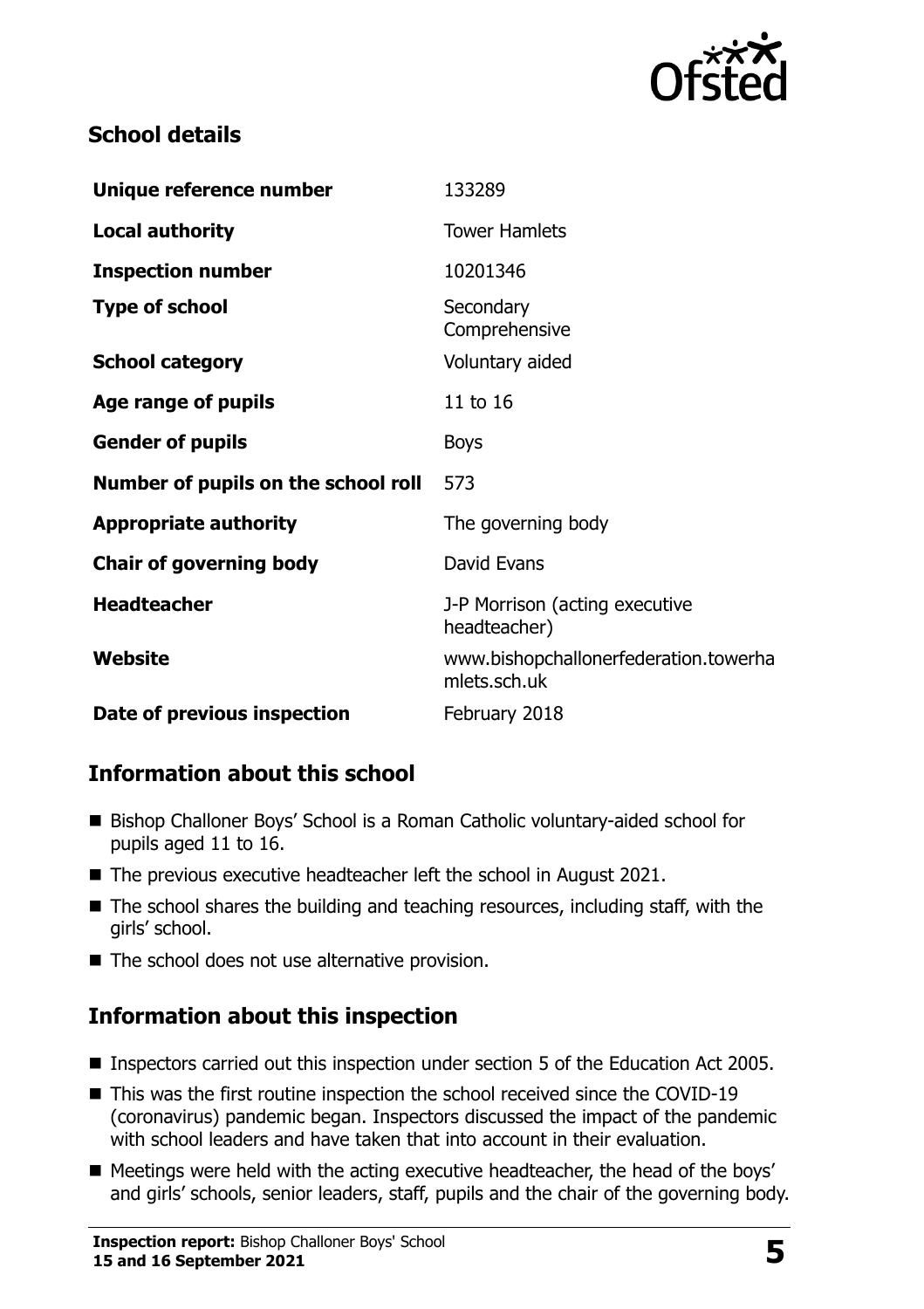

- Meetings were held with the safeguarding lead, and inspectors scrutinised school records of the safeguarding checks on adults working in the school.
- Deep dives were conducted in English, science, art and design, and design and technology. In each of these subjects, inspectors met with subject leaders, visited lessons, talked to pupils about their work and where possible met with teaching staff to talk about their approach to the curriculum.
- Inspectors considered the views of 66 members of staff who responded to the confidential staff survey and the nine responses to Ofsted's Parent View survey, which included eight free-text responses.
- $\blacksquare$  Meetings were held with groups of pupils to discuss their views about many different aspects of their school. Inspectors also considered the 37 responses to Ofsted's online pupil survey.

#### **Inspection team**

Brian Oppenheim, lead inspector Her Majesty's Inspector Jasper Green **Her Majesty's Inspector** Jonathan Newby **Constanting Constanting Constanting Constanting Constanting Constanting Constanting Constanting Constanting Constanting Constanting Constanting Constanting Constanting Constanting Constanting Constanting Co**